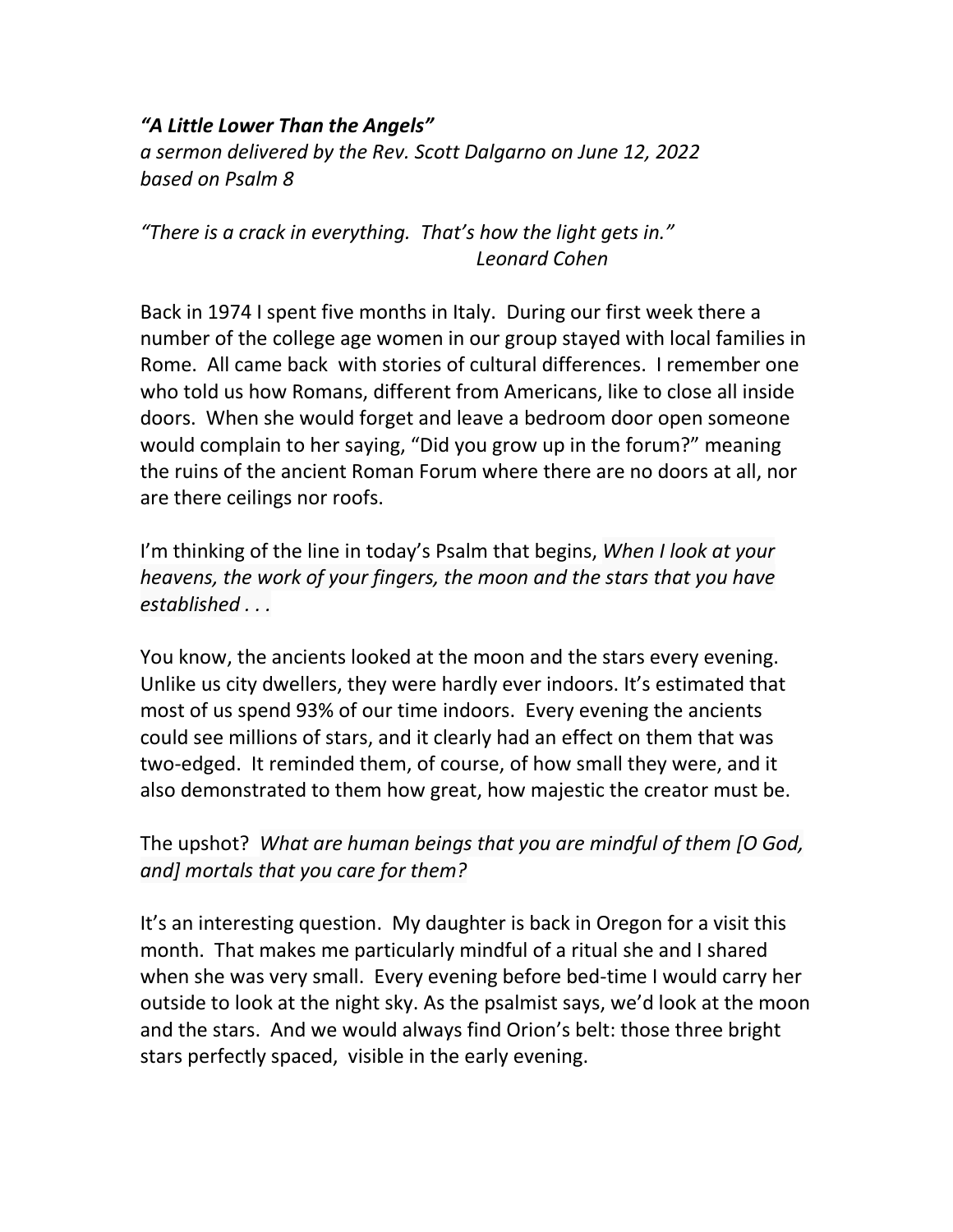They've been called the three kings or the three sisters, but my daughter called them "our three friends." It made the universe a little less large and little more friendly, a little bit predictable. It was a huge sky full of stars, but we could count on those 3 to be there, twinkling down on us every night.

It's a fascinating relationship, the relationship of human beings and the stars.

You know, it takes four years for light from the nearest star, Sirrus, to reach us. It takes centuries for light from Orion to reach the earth. That thought just makes the relationship my daughter and I struck up with those particular stars all the more charming; forging a bond of sorts with all that light we saw that is so much older than we are, and that is still traveling on now and will continue on after we both are gone from this earth, and her daughters, too.

Now, you can look at that fact two ways. You can say, "What's the point of anything?" or you can say, "What a miracle it is to even behold such a thing." How remarkable to be a creature who can imagine striking up a relationship with pure unadulterated light.

The psalmist acknowledges those two choices and chooses to go with the miracle, and so do I.

Okay, I want us to stay reflective, to hold the worshipful stance the psalmist held and focus on the business we are about right now, this minute; the business of going to church, because I believe worship is primarily about looking at those two choices every week and deciding again to operate out of a stance of wonder; to entertain the miracle.

Once in a while I look into the *Los Angeles Review of Books*. Not long ago I found an essay by a screenwriter from LA, on why she goes to church every week. Her name is Dorothy Fortenberry. Dorothy is best known for her contribution to *The Handmaid's Tale* series for Hulu. Her essay is called, *Half-Full of Grace.* She begins her essay with an exchange with her small daughter.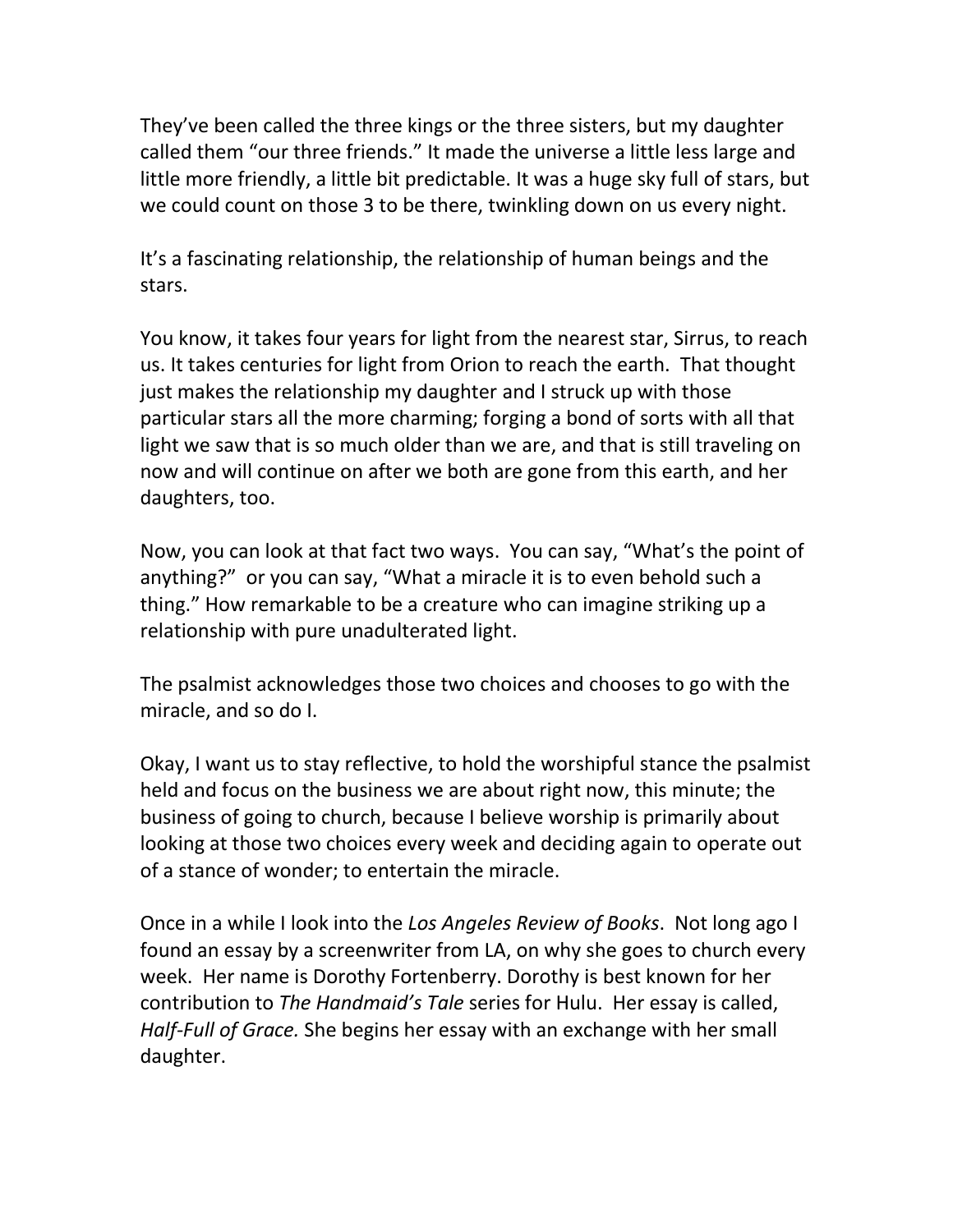*"You don't have to like it. You just have to go," I tell my five-year-old kid every Sunday when she complains about going to church. Every Sunday, even though she would prefer to stare at my smartphone, I make her go anyway. Even though my smartphone is extremely wonderful.*

*Even though our religion — like all religions — has been responsible for terrible things.*

*Even though I often find the whole thing nutty and tacky, like a theme restaurant or the kind of museum you visit on a road trip.*

*Even though, when I was a kid and was similarly dragged by my mom, I was convinced — convinced — that I would never go again of my own free will. Every Sunday, we go.*

*This is my attempt to explain why.*

*Being a screenwriter in Los Angeles is like being on a perpetual second date with everyone you know. You strive to be your most charming, delightful, quirky-but-not-damaged self because you never know what will come of the encounter.* 

*Maybe it's just a coffee. Maybe it's the coffee that leads to a job. Maybe it's the job that leads to a series. So, you wear flattering jeans and an expensive, casual shirt, and you smile.*

*But being on a perpetual second date can get exhausting. Constantly feeling that you should be meeting people, impressing people, shocking people (just the right amount) is a strange way to live your life. And one of the reasons that I go to church is that church is the opposite of that.*

*I do not impress anyone at church. I do not say anything surprising or charming. I am not special at church, and this is the point.* 

*Because (according to the ridiculous, generous, imperfectly applied rules of my religion) we are all equally beloved children of God. We are all exactly the same amount of special.*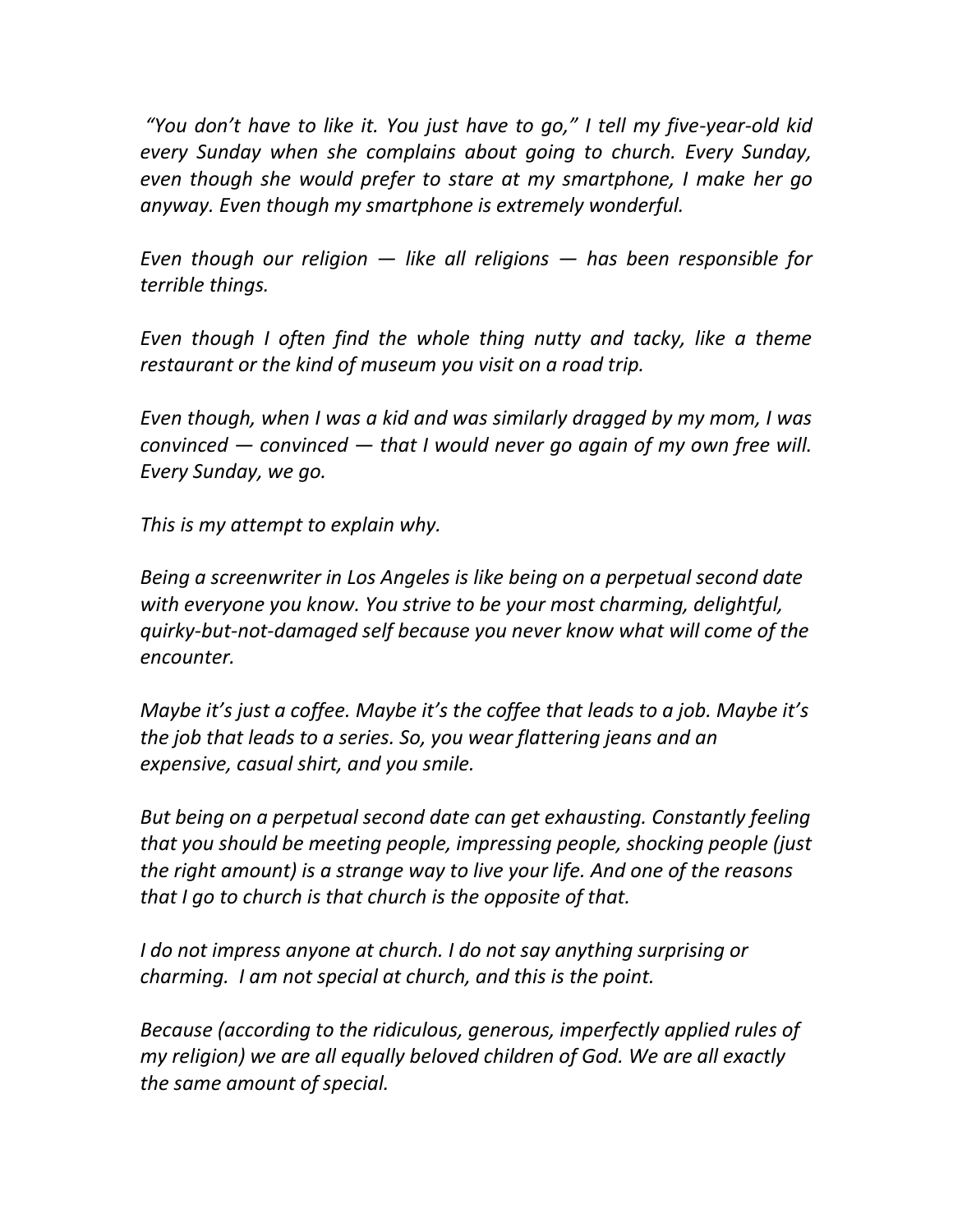*The things that I feel proud of can't help me here, and the things that I feel embarrassed by are beside the point. I'm a person but, for 60 minutes, I'm not a personality.*

*I have come with no particular agenda. I have not come to teach or volunteer or try a new cuisine or inhabit a new neighborhood. I have not even come to act as an "ally." I have come to sit next to people, well aware of all we don't have in common, and face together in the same direction.* 

*Halfway through church, I turn to the congregants next to me and share the peace. I wish that they experience peace in their lives. That's it. They wish the same for me. Our words are identical. Our need for peace is infinite.*

*Church is a group of broken individuals united only by our brokenness traveling together to ask to be fixed. It's like a subway car. It's like the DMV. It's like The Wizard of Oz: we are each missing something, and there is a man in a flowing robe whom we trust to hand that something over.*

*(And I know I know — that the problem with this metaphor is that, in The Wizard of Oz, there wasn't actually anyone with magical powers behind the curtain. I get it.)*

*But church is not just about how I feel or whom I'm surrounded by. It's about faith. This part is harder for me to explain. (Dorothy is Catholic)*

*Whether I actually believe all the stuff about Jesus and Mary and Light from Light, true God from true God varies. Most of the time, I do, I think. Sometimes I don't.*

*The single most annoying thing a nonreligious person can say, in my opinion, isn't that religion is oppressive or that religious people are brainwashed. It's the kind, patronizing way that nonreligious people have of saying, "You know, sometimes I wish I were religious. I wish I could have that certainty. It just seems so comforting never to doubt things."*

*Well, sometimes I wish I had the certainty of an atheist. I wish I could be positive that there was no God and that Sundays were for brunch.*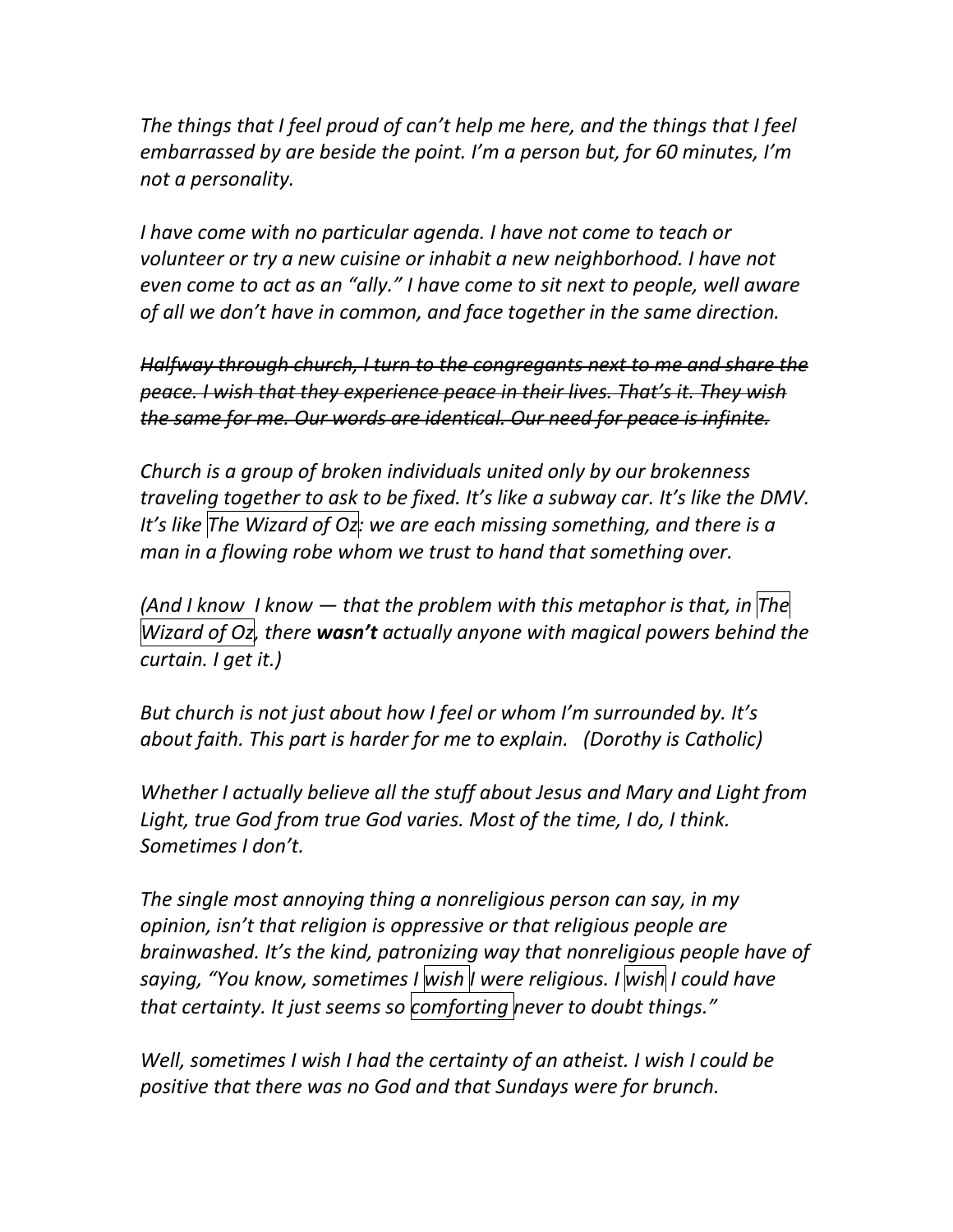*That dead people stayed dead and prayer was useless and Jesus was nothing more than a really great teacher.*

*But I believe too much, at least sometimes, to be certain about that. Sometimes I feel like I believe almost everything the church teaches and sometimes I feel like I believe almost nothing, but if I'm anywhere from one to 99 percent on the belief scale, my response is the same. If it's more than zero, I should go to church.*

*I do not find religion to be comforting in the way that I think nonreligious people mean it. I do not believe that everything in my life will necessarily be all right and I certainly do not believe that everything happens for a reason.*

*It is not comforting to know quite as much as I do about how weaselly and weak-willed I am when it comes to being as generous as Jesus demands. Thanks to church, I have a much stronger sense of the sort of person I would like to be, and I am forced to confront all the ways in which I fail, daily.*

*You know, nothing promotes self-awareness like turning down an opportunity to bring children to visit their incarcerated parents. Or avoiding shifts at the food bank.* 

*Thanks to church, I have looked deeply into my own heart and found it to be of merely small-to-medium size. None of this is particularly comforting.*

*Which is not to say there aren't parts of church that are comforting. It is comforting, for instance, to sing songs in a group. Singing alongside other people is a basic human pleasure that extends back across time and culture, and it's a shame to me that many adult Americans only experience it before baseball games. The songs that we sing in church are many of the same post-Vatican II songs I grew up singing. They sound like they should be on Sesame Street circa 1970, and I unabashedly adore them.* 

*It is comforting to pray. Even without full knowledge or understanding of how the prayer will be received, it is comforting to offer up one's wishes for the world. In a time of stress and anxiety and distrust, it is comforting to be direct about what a possible alternative would look like.*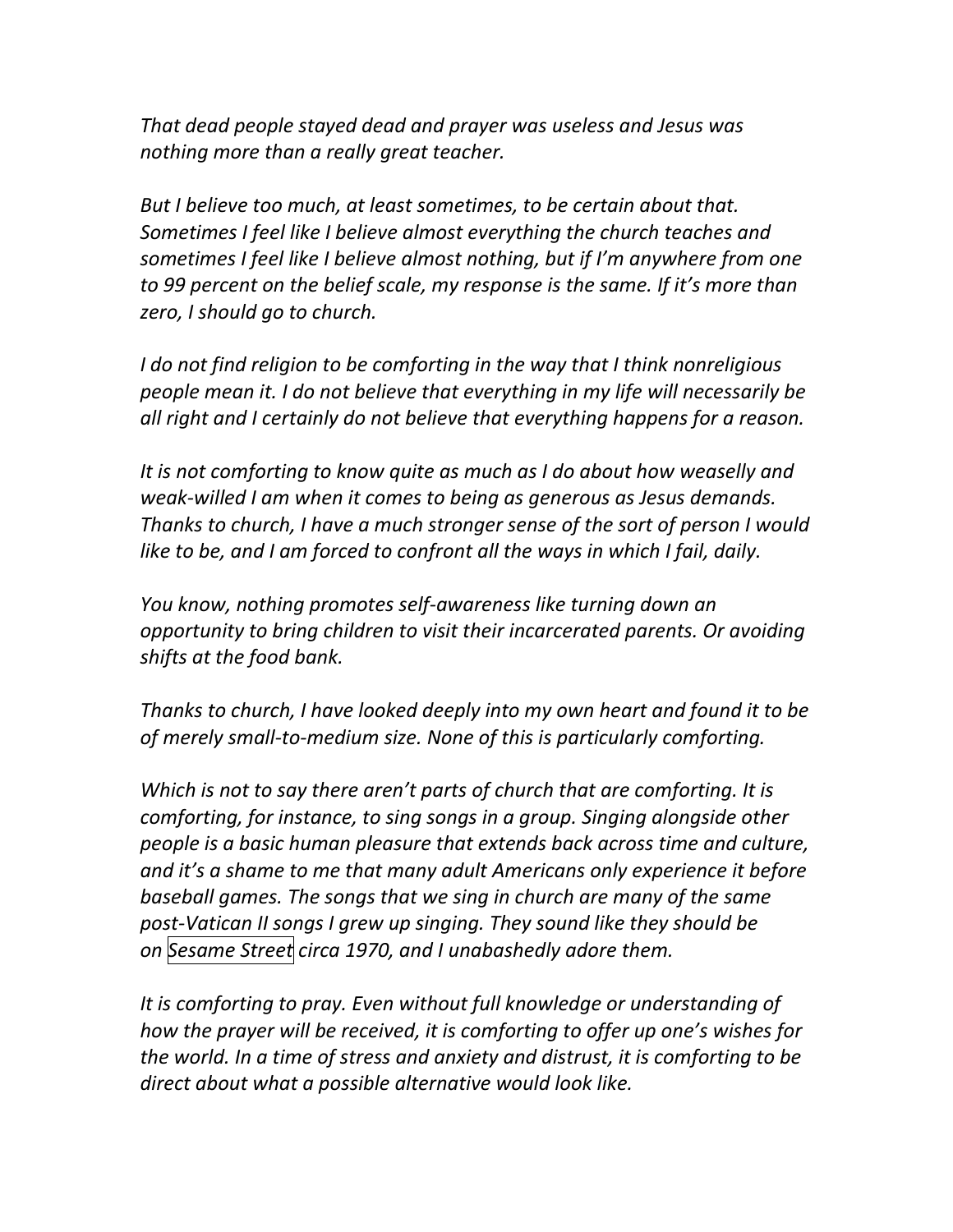*Someone leads the prayers every week at church and the kinds of things we pray for are both straightforward (an end to the death penalty; a living wage for all workers; safe homes for refugees; care for the planet and its climate) andalso very difficult to achieve, which makes them ideal subjects for prayer.*

*When I think about any of these things outside of church, my blood pressure skyrockets and I go into a mild panic attack. When I pray about them in church, I feel like I am doing a tiny bit to help.*

*Thought about with even a smidgen of rationality, prayer makes no sense.*

*If you asked me point blank what I believe about how God picks and chooses among petitions ranging from new sneakers to the stopping of genocide, I would stammer incoherently. I would tell you, I suppose, that God has some sort of triage system that I can't figure out, but also that anyone who wants to, should pray for anything they want — why not?*

*It seems presumptuous to self-censor our prayers for fear they are not worthy of [God]'s time. If anyone is able to structure [God]'s time efficiently, it ought to be God.*

Dorothy ends with this last bit *– "Church isn't an escape from the world. It's a continuation of it. My family and I don't go to church to deny the existence of the darkness. We go to look so hard at the light that our eyes water."*

So, that takes us back to where we started -- with the psalmist's dilemma: to look at the vastness of the night sky and say, "What's the point?" or, look at the totally delicious light of a supermoon and Orion and say, "How great it is to be alive and to be a tiny participant in such a wonderful holy mystery." To consider what an honor it is to be here.

St. Irenaeus is remembered to have said, "The glory of God is a human being fully alive."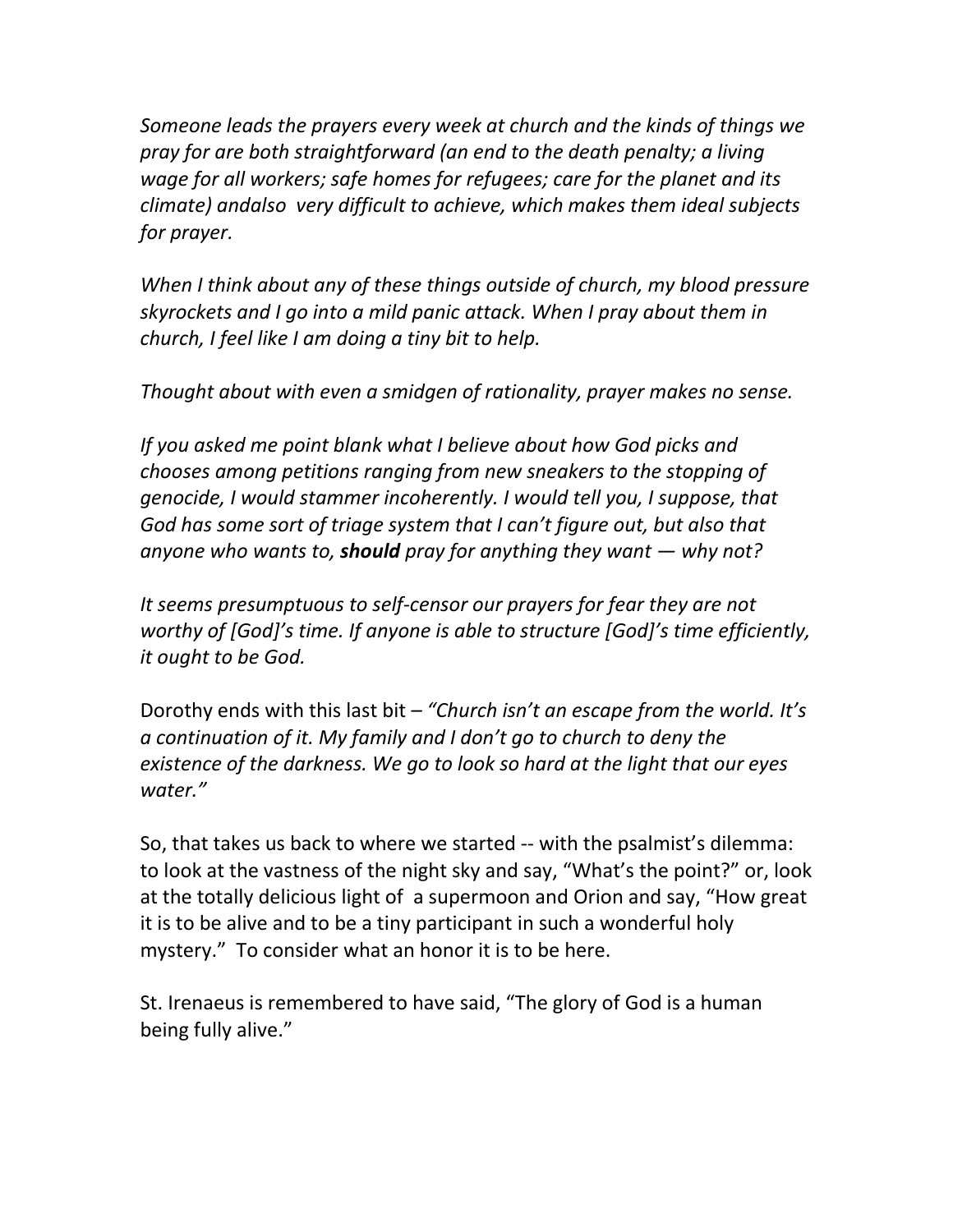I want to close with this word from another amazingly alive woman, Anne Lamott, a writer who is a survivor and who gives me hope every time I read her. She wrote this very recently …

*I am going to be 68 in six days, if I live that long. I'm optimistic. Mostly.* 

*God, what a world. What a heartbreaking, terrifying freak show. It is completely ruining my birthday plans. I was going to celebrate how age and the grace of myopia have given me the perspective that almost everything sorts itself out in the end. That good will and decency and charity and love always eventually conspire to bring light into the darkest corners. That the crucifixion only looked like a big win for the Romans.* 

*But turning 68 means you weren't born yesterday. Turning 68 means you've seen what you've seen—Ukraine, Sandy Hook, the permafrost…Marjorie Taylor Greene.* 

*By 68, you have seen dear friends literally ravaged by cancer, lost children, unspeakable losses. The midterms are coming up. My mind is slipping. My dog died.*

*Really, to use the theological terms, it is just too frigging much.*

*And regrettably, by 68, one is both seriously uninterested in a vigorous debate on the existence of evil, or even worse, a pep talk.*

*So what does that leave? Glad you asked: the answer is simple. A few very best friends with whom you can share your truth. That's the main thing. By 68, you know that the whole system of our lives works because we are not all nuts on the same day. You call someone and tell them that you hate everyone and all of life, and they will be glad you called. They felt that way three days ago and you helped them pull out of it by making them laugh or a cup of tea. You took them for a walk, or to Target.*

*Also, besides our friends, getting outside and looking up and around changes us: remember, you can trap bees on the bottom of Mason jars with a bit of honey and without a lid, because they don't look up.*